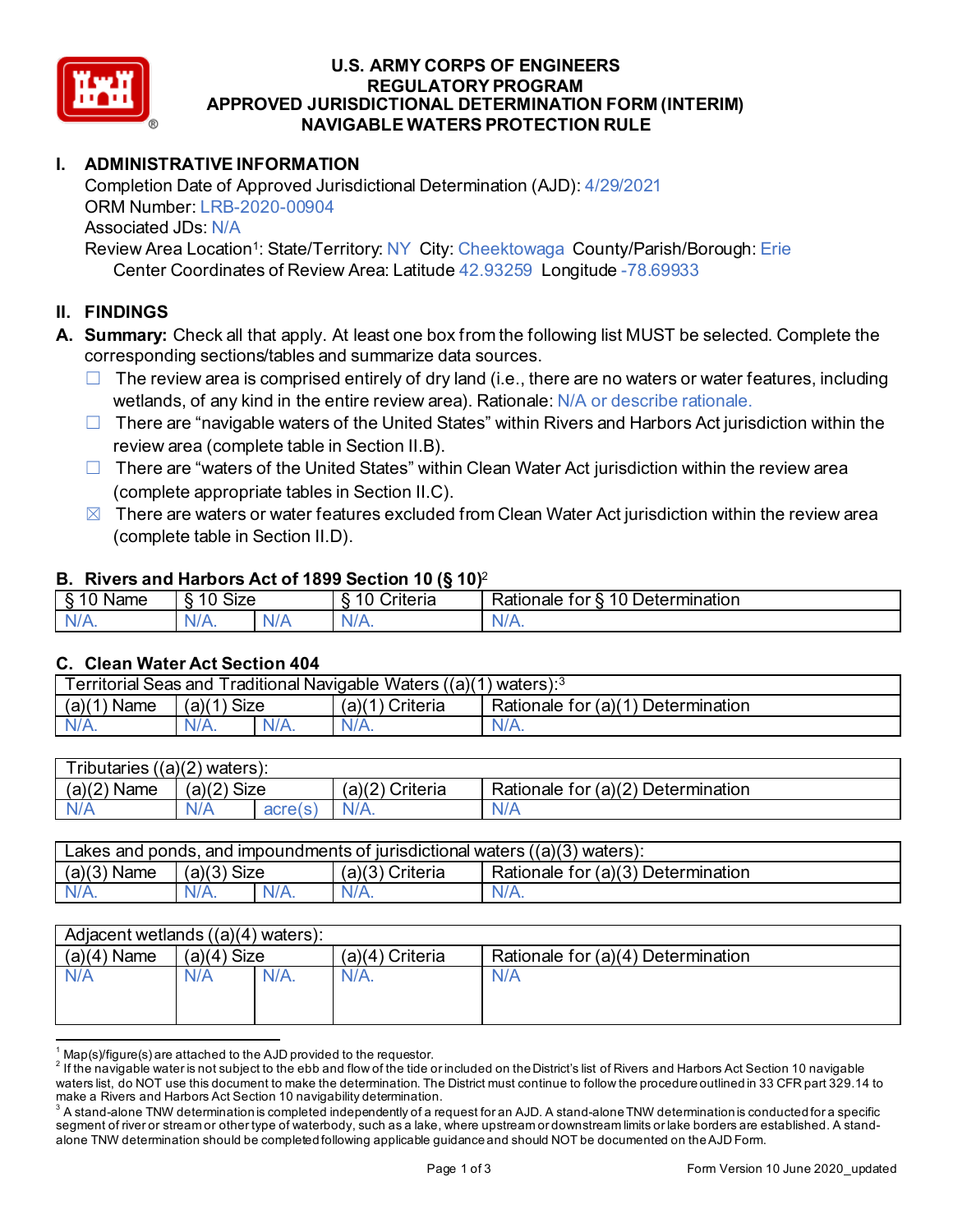

#### **U.S. ARMY CORPS OF ENGINEERS REGULATORY PROGRAM APPROVED JURISDICTIONAL DETERMINATION FORM (INTERIM) NAVIGABLE WATERS PROTECTION RULE**

| Adjacent wetlands $((a)(4)$ waters): |               |  |                   |                                    |  |  |
|--------------------------------------|---------------|--|-------------------|------------------------------------|--|--|
| $(a)(4)$ Name                        | $(a)(4)$ Size |  | $(a)(4)$ Criteria | Rationale for (a)(4) Determination |  |  |
|                                      |               |  |                   |                                    |  |  |
|                                      |               |  |                   |                                    |  |  |
|                                      |               |  |                   |                                    |  |  |
|                                      |               |  |                   |                                    |  |  |

# **D. Excluded Waters or Features**

| Excluded waters $((b)(1) - (b)(12))$ : <sup>4</sup> |                       |                  |                                    |                                                                                                                                                                                                                                                                                                                                                                                                                                                                                                                                                                                                                                                                                                                                                                                                                                                                                                                                      |  |
|-----------------------------------------------------|-----------------------|------------------|------------------------------------|--------------------------------------------------------------------------------------------------------------------------------------------------------------------------------------------------------------------------------------------------------------------------------------------------------------------------------------------------------------------------------------------------------------------------------------------------------------------------------------------------------------------------------------------------------------------------------------------------------------------------------------------------------------------------------------------------------------------------------------------------------------------------------------------------------------------------------------------------------------------------------------------------------------------------------------|--|
| <b>Exclusion Name</b>                               | <b>Exclusion Size</b> |                  | Exclusion <sup>5</sup>             | Rationale for Exclusion Determination                                                                                                                                                                                                                                                                                                                                                                                                                                                                                                                                                                                                                                                                                                                                                                                                                                                                                                |  |
| <b>Wetland 1</b>                                    | 0.9                   | $\text{acre}(s)$ | $(b)(1)$ Non-<br>adjacent wetland. | The wetland is a shallow surface concave<br>depression that collects water and holds it long<br>enough to provide wetland characteristics but<br>does not drain to any $(a)(1)-(a)(3)$ waters.<br>Photos included within the delineation report and<br>a review of aerial imagery show no natural or<br>artificial barrier between the wetland and Ellicott<br>Creek which is about 1,200 feet to the north.<br>There is a developed area and Route 33<br>between the wetland and the creek. The<br>NRCS/USDA Web Soil Survey "Flood Frequency<br>Class" rating is "none" which means flooding is<br>not probable. The chance of flooding is nearly 0<br>percent in any year. All resources reviewed<br>support the determination that the wetland<br>doesn't directly abut an a(1)-a(3) waters, are not<br>separated from an a(1)-a(3) waters by a natural<br>or man-made feature and are not adjacent to an<br>$a(1)-a(3)$ waters. |  |
| <b>Wetland 2</b>                                    | 2.47                  | acre(s)          | $(b)(1)$ Non-<br>adjacent wetland. | The delineation indicated no drainages or<br>tributaries are within the vicinity of the wetland.<br>The wetland is a shallow surface concave<br>depression that collects water and holds it long<br>enough to provide wetland characteristics but<br>does not drain to any $(a)(1)-(a)(3)$ waters.<br>Photos included within the delineation report and<br>a review of aerial imagery show no natural or<br>artificial barrier between the wetland Ellicott<br>Creek, which is about 1,800 feet to the north.<br>There is a developed area and Route 33<br>between the wetland and the creek. The<br>NRCS/USDA Web Soil Survey "Flood Frequency<br>Class" rating is "none" which means flooding is<br>not probable. The chance of flooding is nearly 0<br>percent in any year. All resources reviewed                                                                                                                                |  |

 $4$  Some excluded waters, such as (b)(2) and (b)(4), may not be specifically identified on the AJD form unless a requestor specifically asks a Corps district to do so. Corps districts may, in case-by-case instances, choose to identify some or all of these waters within the review area.

 $^5$  Because of the broad nature of the (b)(1) exclusion and in an effort to collect data on specific types of waters that would be covered by the (b)(1) exclusion, four sub-categories of (b)(1) exclusions were administratively created for the purposes of the AJD Form. These four sub-categories are not new exclusions, but are simply administrative distinctions and remain (b)(1) exclusions as defined by the NWPR.